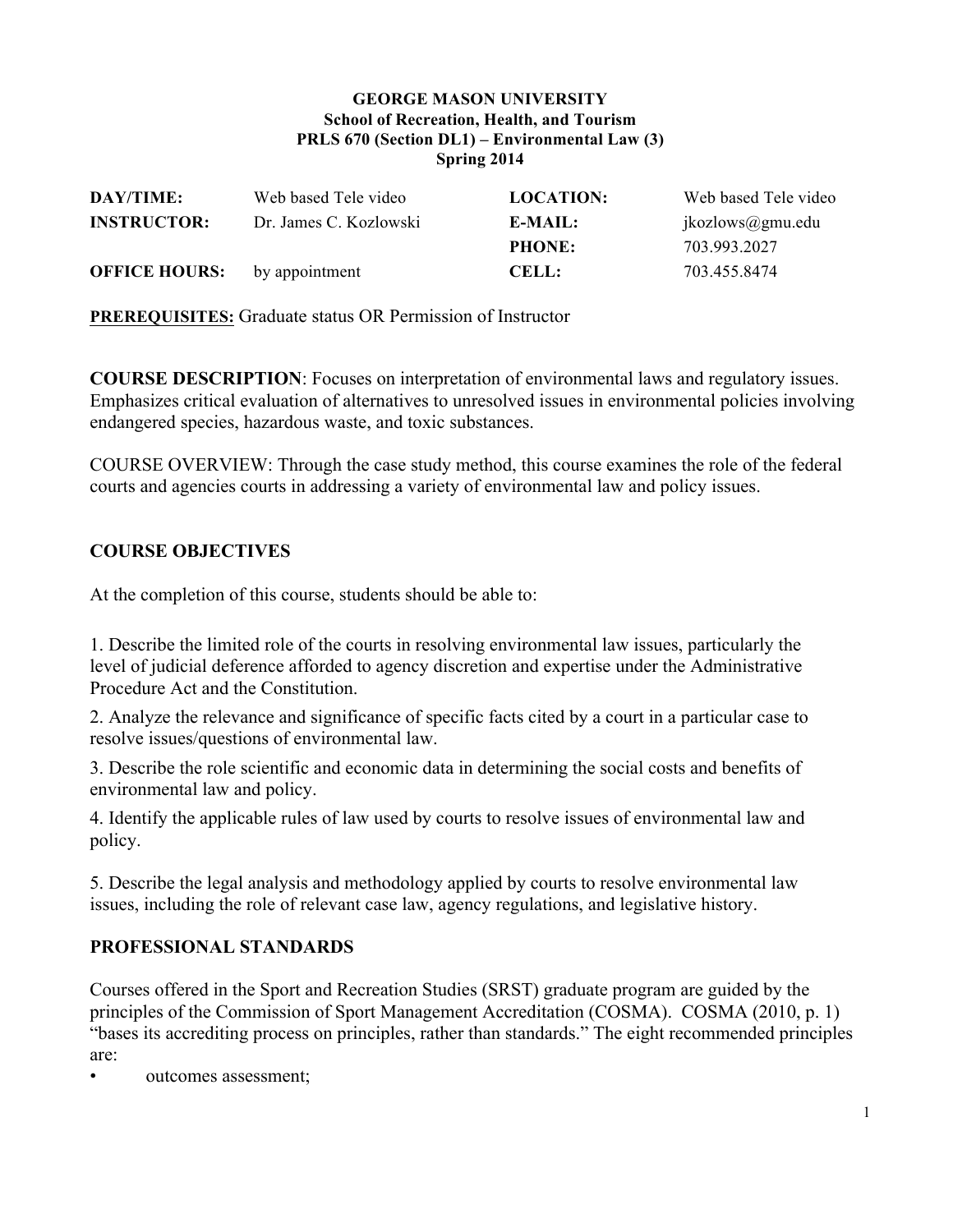- strategic planning;
- curriculum;
- faculty:
- scholarly and professional activities;
- resources;
- internal and external relationships; and
- educational innovation.

For more information, please see:

Commission of Sport Management Accreditation. (2010, June). *Accreditation principles and self study preparation*. Retrieved November 23, 2013 from http://cosmaweb.org/accredmanuals

# **REQUIRED TEXT**

Farber, Freeman and Carlson's *Cases and Materials on Environmental Law*, 8th ed. (American Casebook Series) West Law School 2009 1082 pp. ISBN-13:9780314908834

# **EVALUATION**

3 exams ("take home, open book", weighted equally 33.3% each)

Exams in PRLS 670 will be computer based on Blackboard., including multiple choice and True/False questions.

The exams are based on required readings and video lectures.

To prepare for the exams, students will be required to focus on the applicable rules of law illustrated and distinguished by the case reports and court opinions in the required readings. Each exam will test students' understanding of general principles of environmental law and case examples described in the required readings and lectures. Exam questions will measure students' abilities to identify general legal principles used by the court to resolve questions of environmental law generally and in particular cases.

Grading Scale Percentages

| $A+$  | 92-100   |
|-------|----------|
| A     | 84-91    |
| $A -$ | 76-83    |
| $B+$  | 67-75    |
| B     | 59-66    |
| B-    | 51-58    |
| C     | 43-50    |
| F     | $0 - 42$ |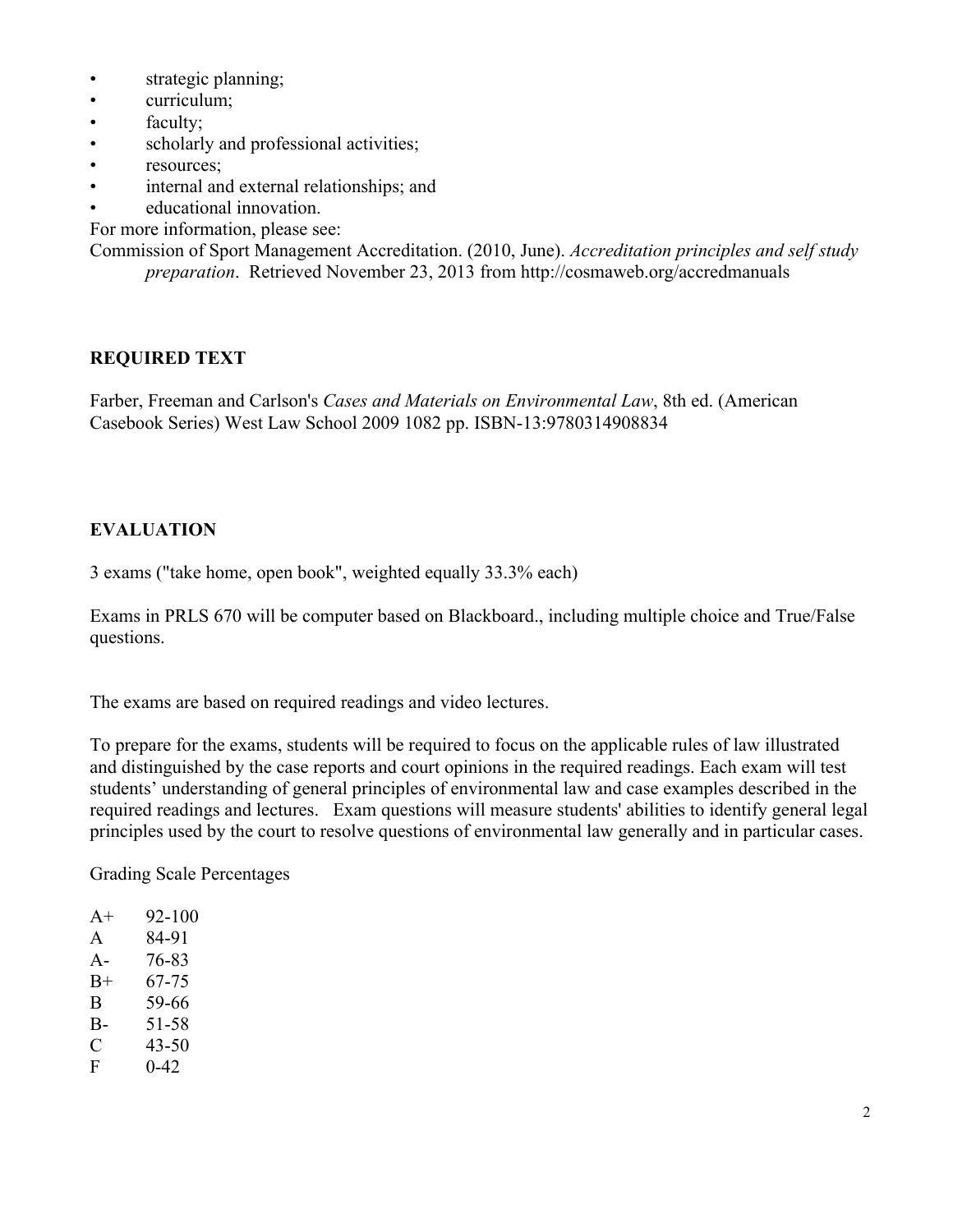Students are expected to view each weekly class lecture available via on demand Webstream on the GMU-TV website.

# **TENTATIVE COURSE SCHEDULE:**

\* Farber, Freeman and Carlson's *Cases and Materials on Environmental Law*, 8th ed. (American Casebook Series) West Law School 2009 1082 pp. ISBN-13:9780314908834

Unit One: Introduction to Environmental Regulation (Webstream Lectures 1A & 1B ) Required Reading: \* Farber, Freeman and Carlson's Cases and Materials on Environmental Law, 8th ed. Reserve Mining Co. v. EPA, 514 F.2d 492 (8th Cir. 1975) 81-89 \* Industrial Union Dept. AFL-CIO v. API, 448 U.S. 607 (1980) 89-101 American Textile Manufacturers v. Donovan, 452 U.S. 490 (1981) 101-105 State v. Ventron Corp., 468 A.2d 150 (N.J. 1983) 168-171 Ayers v. Township of Jackson 171-176 Environmental Protection & the Constitution Missouri v. Holland 287-289 Hodel v. Indiana 289-291 Unit Two: Environmental Protection & the Constitution (Webstream Lectures 2A & 2B) Required Reading: (Farbman, 8th edition) Alabama-Tombigbee Rivers Coalition v. Kempthorne 294-298 New York v. United States 299-302 Minnesota v. Clover Leaf Creamery Co. 305-306 Hughes v. Alexandria Scrap Corp. 306-308 City of Philadelphia v. New Jersey 309-312 C&A Carbone v. Town of Clarkstown, N.Y. 313-318 United Haulers Assn. Inc. v. Onieda-Herkimer Solid Waste Mgmt . 318-324 Engine Manufacturers Assn. v. South Coast Air Quality Mgmt 327-330 Unit Three: Judicial Review and Administrative Process (Webstream Lectures 3A & 3B) Required Reading: (Farbman, 8th edition) Sierra Club v. Morton 376-381 United States v. SCRAP I 381-385 Lujan v. Defenders of Wildlife 385-394 Friends of the Earth v. Laidlaw Environmental Services 394-403 Massachusetts v. EPA, 549 US 497 403-413 Summers v. Earth Island Institute 413-418 Citizens to Preserve Overton Park v.Volpe 437-443 Vermont Yankee Nuclear Power Corp. v. NRDC 443-450 Chevron, USA v. NRDC 450-455

Unit Four: National Environmental Policy Act Part 1 (Webstream Lectures 4A & 4B)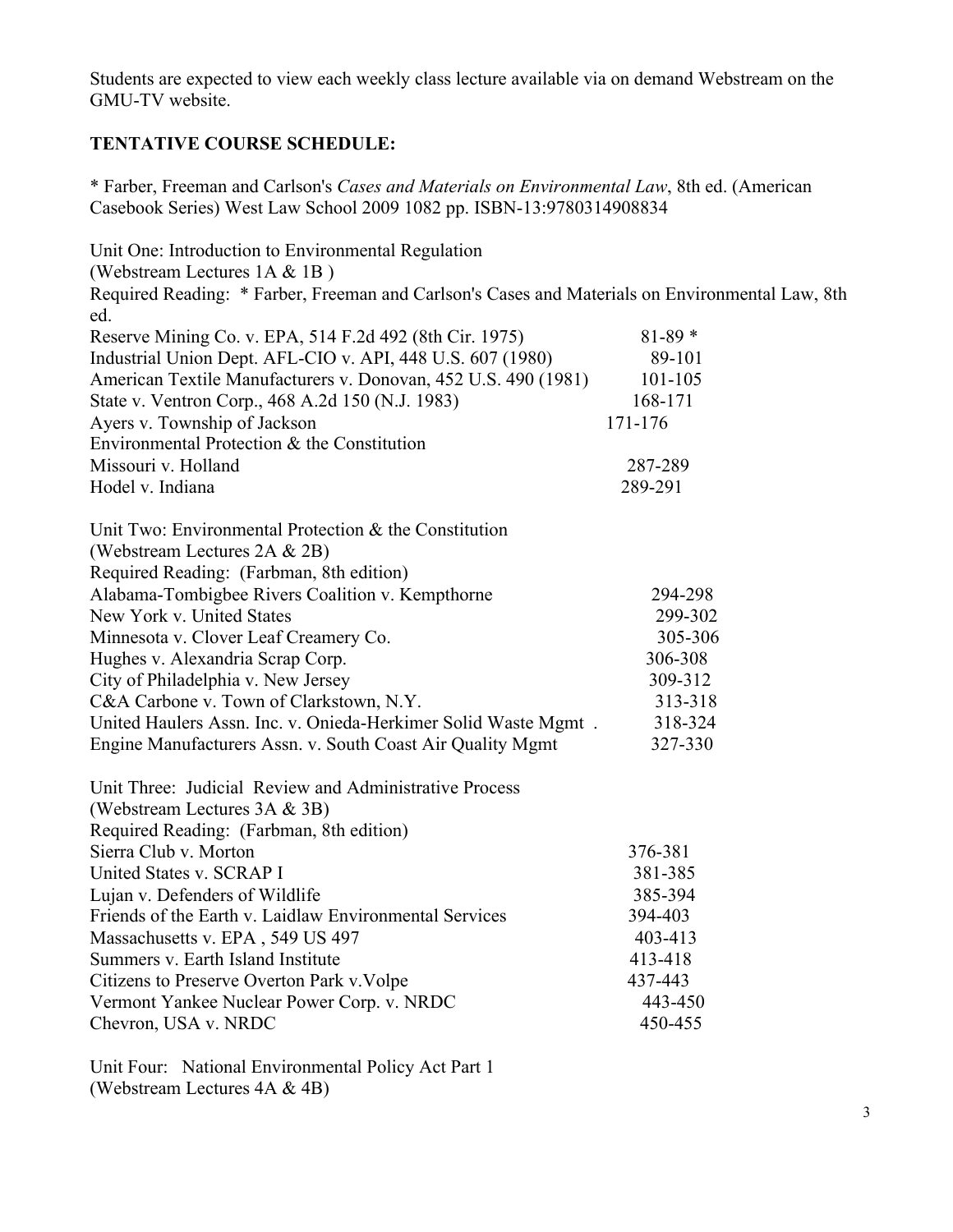| Required Reading: (Farbman, 8th edition)                 |         |
|----------------------------------------------------------|---------|
| Hanley v. Mitchell (Hanley I)                            | 462-464 |
| Metropolitan Edison Co. v. People Against Nuclear Energy | 464-469 |
| Hanley v. Kleindienst (Hanley II)                        | 469-474 |
| Department of Transportation v. Public Citizen           | 474-479 |
| Kleppe v. Sierra Club                                    | 483-488 |
|                                                          |         |
| Unit Five: National Environmental Policy Act Part 2      |         |
| (Webstream Lectures 5A & 5B)                             |         |
| Required Reading: (Farbman, 8th edition)                 |         |
|                                                          | 491-493 |
| Weinberger v. Catholic Action of Hawaii                  | 493-496 |
| Marsh v. Oregon Natural Resources Council                |         |
| Center for Biological Diversity v. NHTSA                 | 498-506 |
| Vermont Yankee Nuclear Power Corp. v. NRDC               | 507-509 |
| Baltimore Gas & Electric v. NRDC                         | 511-515 |
| Robertson v. Methow Valley Citizens Council              | 517-521 |
|                                                          |         |
| EXAM ONE Units 1 thru 5                                  |         |
| Unit Six: Air Pollution Part 1                           |         |
| (Webstream Lectures 6A & 6B)                             |         |
| Required Reading: (Farbman, 8th edition)                 |         |
| Boomer v. Atlantic Cement Co.                            |         |
|                                                          | 526-530 |
| Spur Industries, Inc. v. Del E. Webb Development, Co.    | 536-537 |
| NRDC v. Train, 545 F.2nd 320 (1976)                      | 554-557 |
| Lead Industries, Inc. v. EPA                             | 559-567 |
| Whitman v. American Trucking Assn., Inc.                 | 568-574 |
| Unit Seven: Air Pollution Part 2                         |         |
| (Webstream Lectures 7A & 7B)                             |         |
| Required Reading: (Farbman, 8th edition)                 |         |
| Massachusetts v. EPA                                     | 575-587 |
| Union Electric Co. v. EPA                                | 590-593 |
| Train v. NRDC, US 1975                                   | 593-596 |
| Citizens Against the Refinery's Effects, Inc. v. EPA     | 597-600 |
|                                                          |         |
| National Mining Assn. v. EPA                             | 603-606 |
| Delaney v. EPA                                           | 609-611 |
| Unit Eight: Air Pollution Part 3                         |         |
| (Webstream Lectures 8A & 8B)                             |         |
| Required Reading: (Farbman, 8th edition)                 |         |
| Whitman v. American Trucking Assn., Inc.                 | 614-616 |
| International Harvester Co. v. Ruckelshaus               | 627-632 |
| Appalachian Power Company v. EPA                         | 643-650 |
| North Carolina v. EPA                                    | 651-662 |
|                                                          |         |
| Unit Nine: Water Pollution Part 1                        |         |
| $+$ $  0$ $\uparrow$ $0$ $ 0$ $\uparrow$ $0$             |         |

(Webstream Lectures 9A & 9B)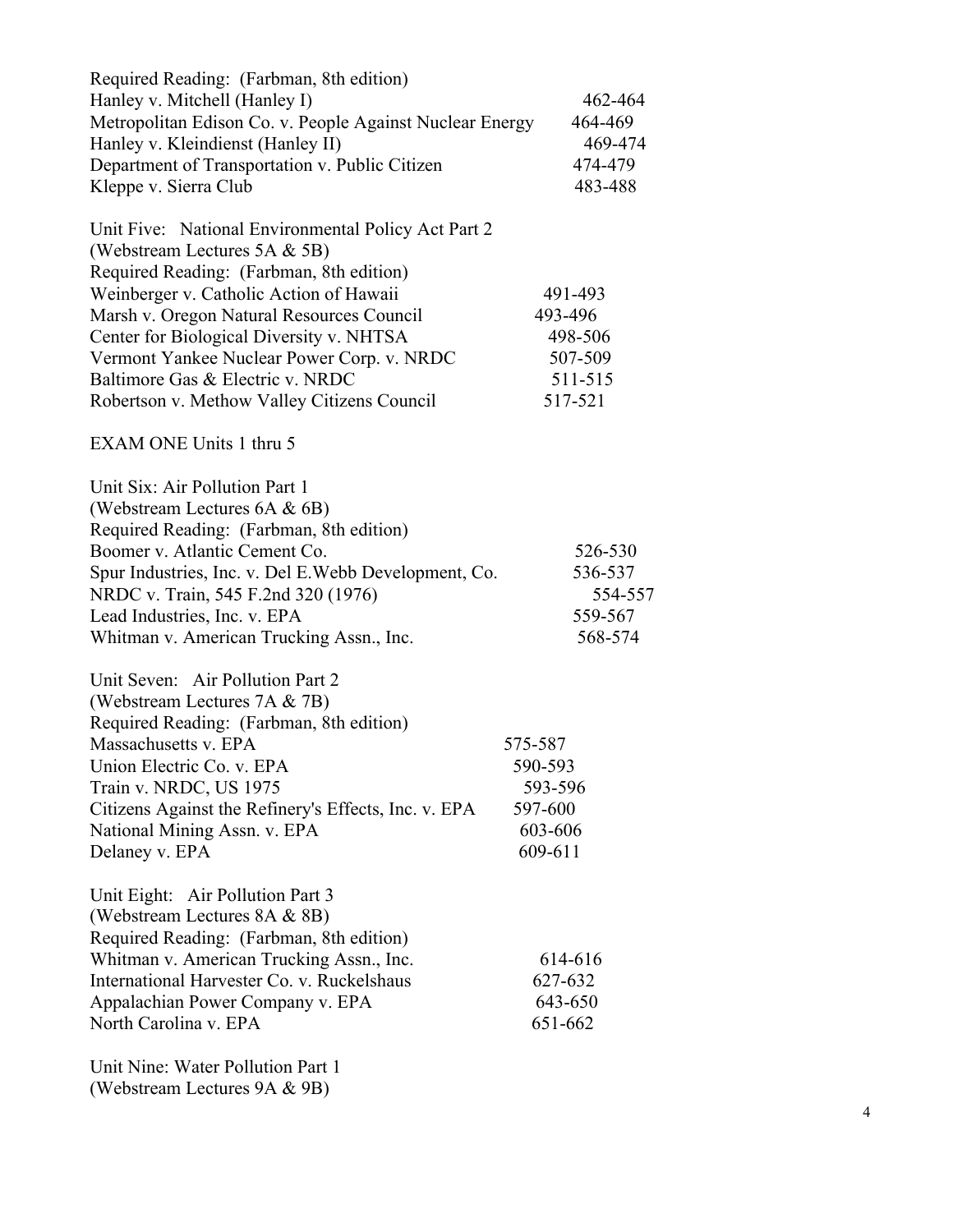| Required Reading: (Farbman, 8th edition)                       |         |                  |
|----------------------------------------------------------------|---------|------------------|
| Milwaukee v. Illinois (Milwaukee II)                           |         | 691-695          |
| International Paper Co. v. Ouelette                            |         | 695-698          |
| NRDC v. Costle                                                 |         | 709-714          |
| Sierra Club v. Abston Construction Co.                         |         | 714-718          |
| Concerned Area Residents for the Environment v. Southview Farm |         | 718-724          |
| Environmental Protection Information Center v. Pacific Lumber  |         | 726-730          |
| Unit Ten: Water Pollution Part 2                               |         |                  |
| (Webstream Lectures 10A & 10B)                                 |         |                  |
| Required Reading: (Farbman, 8th edition)                       |         |                  |
| E.I. du Pont de Nemours & Co. v. Train                         | 731-736 |                  |
| Chemical Manufacturers Assn. v. EPA                            | 737-745 |                  |
| Entergy Corp. v. Riverkeeper, Inc.                             | 746-752 |                  |
| Chemical Manufacturers Assn. v. EPA                            |         | 754-762          |
| Pud No. 1 of Jefferson County v. Washington Dept. of Ecology   |         | 762-766          |
| Arkansas v. Oklahoma                                           | 768-770 |                  |
| EXAM TWO Units 6 thru 10                                       |         |                  |
| Unit Eleven: Water Pollution Part 3                            |         |                  |
| (Webstream Lectures 11A & 11B)                                 |         |                  |
| Required Reading: (Farbman, 8th edition)                       |         |                  |
| Dioxin/Organochlorine Center v. EPA                            | 774-782 |                  |
| Pronsolino v. Nastri                                           | 782-789 |                  |
| United States v. Riverside Bayview Homes, Inc.                 | 802-805 |                  |
| SWANCC v. Army Corps of Engineers                              | 805-809 |                  |
| Rapanos v. United States                                       | 811-822 |                  |
| Unit Twelve: Hazardous Waste Part 1                            |         |                  |
| (Webstream Lectures 12A & 12B)                                 |         |                  |
| Required Reading: (Farbman, 8th edition)                       |         |                  |
| American Mining Congress v. EPA                                |         | 848-852          |
| Chemical Waste Mgmt, Inc. v. Environmental Protection Agency   |         | 855-859          |
| Edison Electric Institute v. EPA                               |         | 859-863          |
| Hazardous Waste Treatment Council v. EPA                       |         | 866-872          |
| Chemical Waste Mgmt, Inc. v. EPA                               |         | 873-876          |
| United States v. NEPACCO                                       | 878-881 | 914-916          |
| Unit Thirteen: Hazardous Waste Part 2                          |         |                  |
| (Webstream Lectures 13A & 13B)                                 |         |                  |
| Required Reading: (Farbman, 8th edition)                       |         |                  |
| United States v. Monsanto Company                              | 894-901 |                  |
| Burlington Northern & Santa Fe Railway Co. v. United States    |         | 902-903, 916-920 |
| Commander Oil Corp. v. Barlo Equipment Corp.                   |         | 906-910          |
| Cooper Industries Inc. v. Aviall Services, Inc.                |         | 943-948          |
| United States v. Cannon Engineering Corp.                      | 956-961 |                  |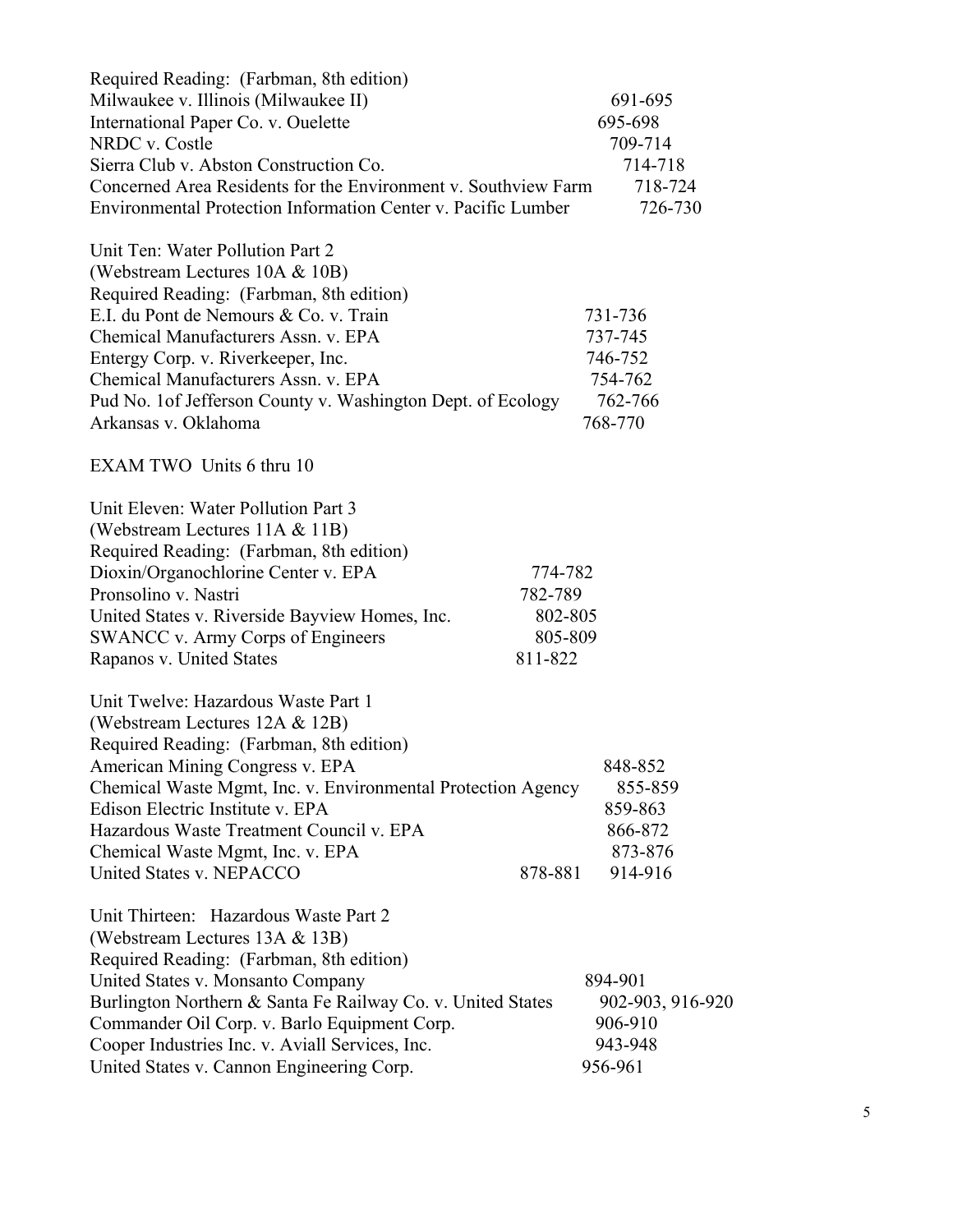| Unit Fourteen: Toxic Substances Hazardous Waste |           |  |  |  |
|-------------------------------------------------|-----------|--|--|--|
| (Webstream Lectures 14A & 14B)                  |           |  |  |  |
| Required Reading: (Farbman, 8th edition)        |           |  |  |  |
| Environmental Defense Fund v. EPA (Aldrin)      | 981-986   |  |  |  |
| Environmental Defense Fund v. EPA (Chlordane)   | 987-990   |  |  |  |
| Les v. Reilly                                   | 993-994   |  |  |  |
| NRDC v. EPA                                     | 1002-1004 |  |  |  |
| Corrosion Proof Fittings v. EPA                 | 1005-1011 |  |  |  |

EXAM THREE Units 11 thru 14

*Note: Faculty reserves the right to alter the schedule as necessary.*

*Student Expectations*

- Students must adhere to the guidelines of the George Mason University Honor Code [See http://oai.gmu.edu/honor-code/].
- Students with disabilities who seek accommodations in a course must be registered with the George Mason University Office of Disability Services (ODS) and inform their instructor, in writing, at the beginning of the semester [See http://ods.gmu.edu/].
- Students must follow the university policy for Responsible Use of Computing [See http://universitypolicy.gmu.edu/policies/responible-use-of-computing/].
- Students are responsible for the content of university communications sent to their George Mason University email account and are required to activate their account and check it regularly. All communication from the university, college, school, and program will be sent to students solely through their Mason email account.
- Students must follow the university policy stating that all sound emitting devices shall be turned off during class unless otherwise authorized by the instructor.

#### *Campus Resources*

- The George Mason University Counseling and Psychological Services (CAPS) staff consists of professional counseling and clinical psychologists, social workers, and counselors who offer a wide range of services (e.g., individual and group counseling, workshops and outreach programs) to enhance students' personal experience and academic performance [See http://caps.gmu.edu/].
- The George Mason University Writing Center staff provides a variety of resources and services (e.g., tutoring, workshops, writing guides, handbooks) intended to support students as they work to construct and share knowledge through writing [See http://writingcenter.gmu.edu/].